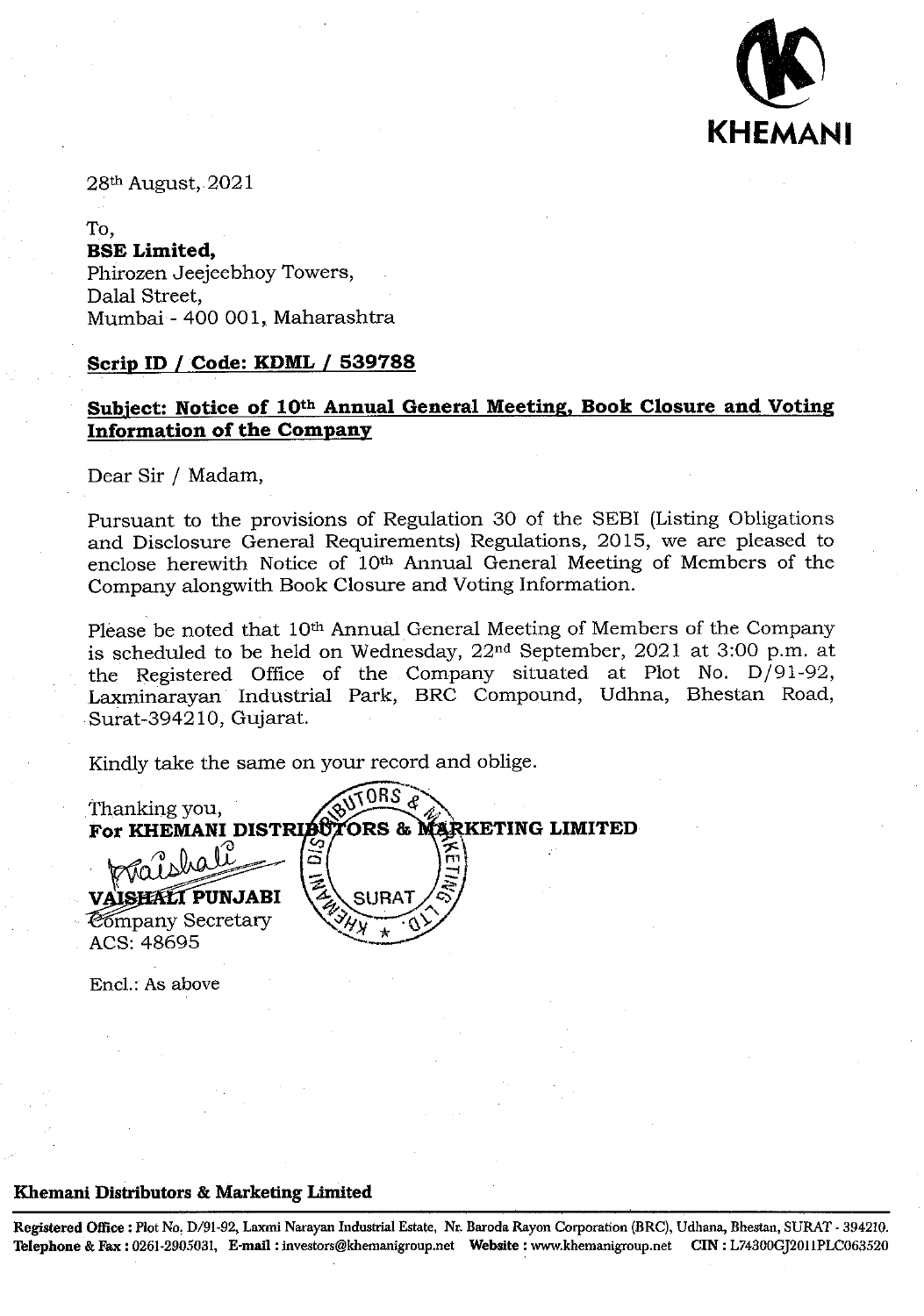

## **NOTICE OF** 10th ANNUAL **GENERAL MEETING**

**NOTICE is hereby given that 10°' Annual General Meeting of** the Members of KUEMANI **DISTRIBUTORS AND MARKETING LIMITED will be held at Registered Office of the** Company situated at Plot No. D/91-92, Laxminarayan Industrial Park, BRC Compound, Udhna, Bhestan Road, Surat-394210, Gujarat on Wednesday, the 22<sup>nd</sup> September, 2021 at 3:00 p.m. to transact the following businesses:

#### ORDINARY BUSINESS:

Place: Surat Date: 25-08-2021

#### **1. Adoption of Financial Statements and Report of Board Of Directors:**

To receive, consider and adopt the Audited Standalone Financial Statements of the Company for the financial year ended 31<sup>st</sup> March, 2021 together with the Reports of the Board of Directors and the Auditors thereon and to pass the following resolution as an Ordinary Resolution:

"RESOLVED THAT the Audited Standalone Financial Statements of the Company for the financial year ended 31<sup>st</sup> March, 2021 together with the Reports of the Board of Directors and the Auditors thereon be and are hereby adopted".

#### **2. Appointment of Mr. Vijaykumar Kliemanias a Director liable to retire by rotation:**

To appoint a Director in place of Mr. Vijaykumar Khemani, Chairman and Managing Director (DIN: 02227389), who retires by rotation pursuant to the Section 152(6) of Companies Act, 2013 and being eligible, offers himself for re-appointment and to pass the following resolution as an Ordinary Resolution:

"RESOLVED THAT in accordance with the provisions of Section 152(6) and all other applicable provisions, if any, of the Companies Act, 2013, Mr. Vijaykumar Khemani, Chairman and Managing Director (DIN: 02227389), who retires by rotation at this Annual General Meeting, be and is hereby re-appointed as Director of the Company."

### 3. Appointment of B Chordia **& Co., Chartered Accountants, as the Statutory Auditors of the Company:**

To consider and if thought fit to pass with or without modification(s), the following resolution as an Ordinary Resolution:

• "RESOLVED THAT pursuant to Sections 139, 142 and other applicable . provisions, if any, of the Companies Act, 2013 read with the Companies (Audit and Auditors) Rules, 2014 (including any statutory modification(s) or re-enactment(s) thereof for the time being in force), B Chordia & Co., Chartered Accountants (Firm Registration No. 121083W) be and are hereby appointed as Statutory Auditors of the Company for a period of 5 years to hold office from the conclusion of this Annual General Meeting till the conclusion of the  $15<sup>th</sup>$  Annual General Meeting to be held in the year 2026-27, on such remuneration as shall be fixed by the Board of Directors of the Company.

RESOLVED FURTHER THAT any Director or KMP of the Company be and are severally authorized to settle any question, difficulty or doubt that may arise in this regard and to file, sign, verify and execute all such e-forms, papers or documents as may be required and to do all such acts, deeds, matters and things as may be necessary for giving effect to this Resolution."

By Order of the Board of Directors TRIBUTORS AND MARKETING LIMITED **=&Ipu**<sup>~</sup>**NJABI** --  $\alpha$  Secretary  $\&$  Compliance Officer ACS: 48695  $5 | Page$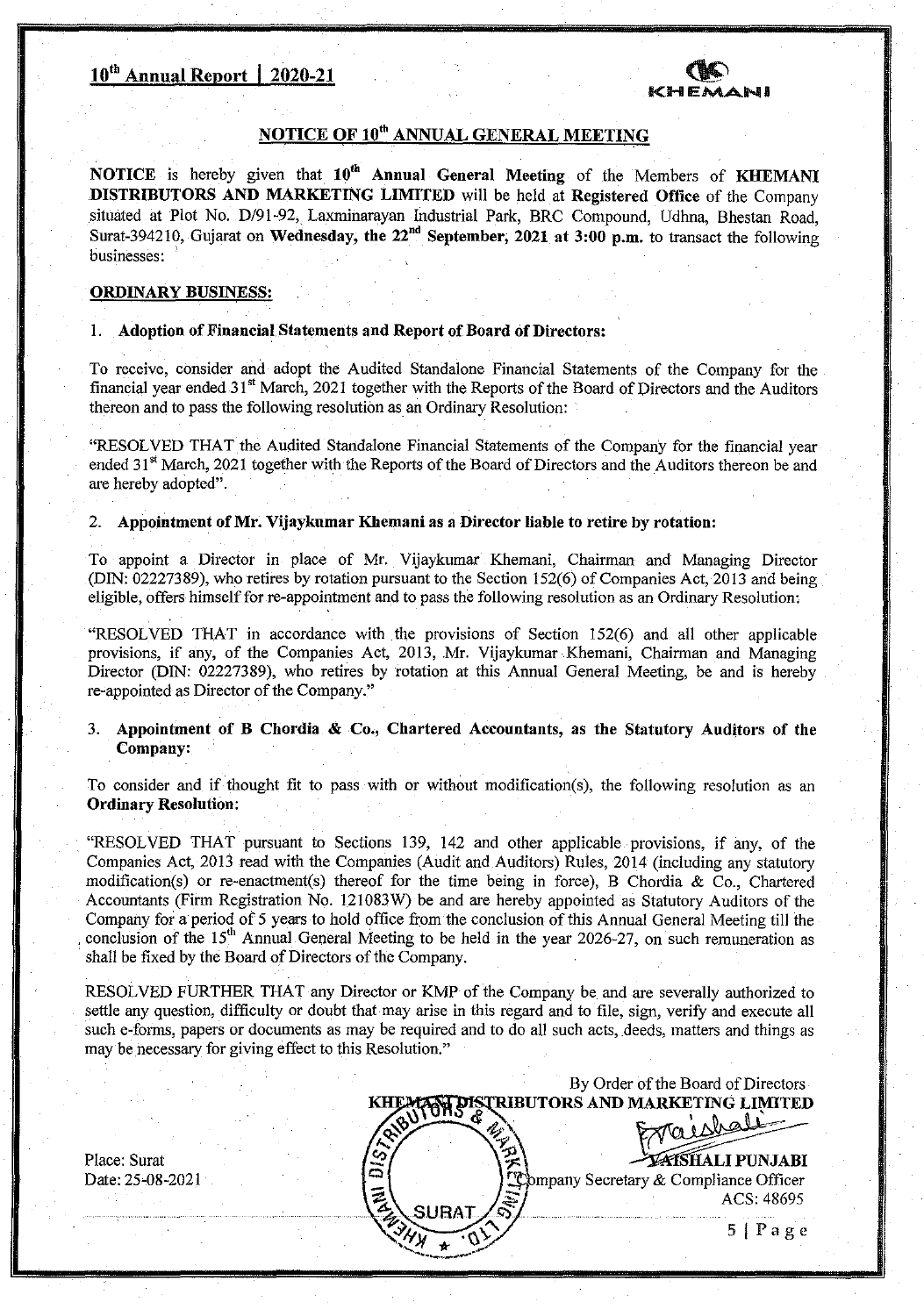# **10<sup>th</sup> Annual Report** | 2020-21



**NOTES:** 

1.

The Company is listed with BSE on SME platform.

2 The relevant details as required under Regulation 36(3) and 36(5) of the SEBI (Listing Obligations and Disclosure Requirements) Regulations, 2015 ("SEBI Listing Regulations") and Secretarial Standards on General Meetings issued by the Institute of Company Secretaries of India, of the person seeking appointment / re-appointment as Director as mentioned under Item No. 2 of the Notice is annexed thereto.

3. A Member entitled to attend and vote at an Annual General Meeting (AGM) is entitled to appoint proxy/proxies to attend and vote instead of himself/herself. Such proxy/proxies need not be a Member of the Company.

A person can act as proxy on behalf of not more than fifty (50) Members and holding in the aggregate not more than ten percent (10%) of the total share capital of the Company carrying voting rights. A Member holding more than 10% of the total share capital of the Company carrying voting rights may appoint a single person as proxy for his entire shareholding and such person shall not act as a proxy for another person or shareholder. If a proxy is appointed for more than fifty members, he/she shall choose any fifty Members and confirm the same to the Company before the commencement of the specified period for Inspection. In case the proxy fails to do so, the Company shall consider only the first fifty proxies received as valid. Proxies submitted on behalf of the Companies, 'Societies etc. must be supported by an appropriate resolution/authority letter as applicable, on behalf of the nominating organization.

The instrument of proxy in order to be effective, should be deposited at the Registered Office of the Company, duly completed and signed not less than 48 hours before the commencement of the Meeting. A proxy form is annexed herewith.

4. Corporate Members intending to send their authorised representatives to attend the Meeting pursuant to section 113 of the Companies Act, 2013 are requested to send to the Company, a certified copy of the relevant Board Resolution together with their respective specimen signatures authorising their representative(s) to attend and vote on their behalf at the Meeting.

5. Only Bonafide Members of the Company whose names appear on the Register of Members / Proxy holders, in possession of valid attendance slip duly filled and signed will be permitted to attend the Meeting. The Company reserves its right to take all steps as may be deemed necessary to restrict non-members from attending the meeting.

- 6. In case of joint holders attending the meeting, only such joint holder who is higher in the order of names will be entitled to vote.
- 7. The Register of Members and the Share Transfer books of the Company will remain closed from Saturday, 11<sup>th</sup> September, 2021 to Wednesday, 22<sup>nd</sup> September, 2021 (both days inclusive) for AGM.
- 8. Members may please note that no gifts, gift coupons, or cash in lieu of gifts will be distributed at meeting, in compliance with Section 118(10) of the Companies Act, 2013 and the Secretarial Standards issued by Institute of Company Secretaries of India

9. The Members, holding shares in dematerialized form may intimate any change in their addresses or bank details / mandates to their Depository Participants (DP) immediately.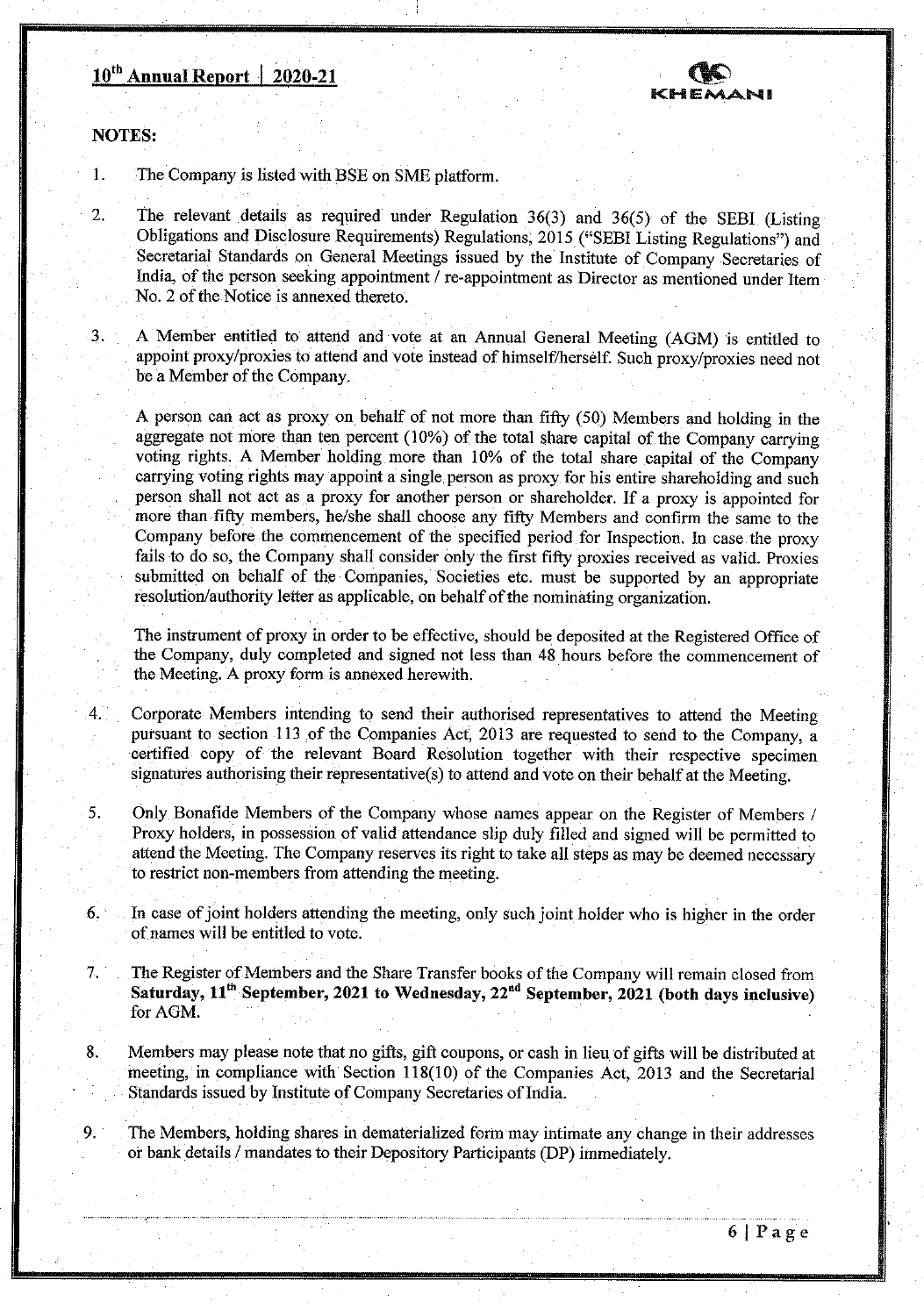# **10<sup>th</sup> Annual Report | 2020-21**



- 10. To prevent fraudulent transactions, Members are advised to exercise due diligence and notify the Company of any change in address or demise of any member as soon as possible. Members are also advised not to leave their demat account(s) dormant for long. Periodic statement of holdings should be obtained from the concerned Depository Participant and holdings should be verified.
- 11. In light of the MCA and BSE Circulars with respect to the COVID-19 Outbreak for Annual Report for this AGM, the Shareholders who have not submitted their email addresses and in consequence to whom the Annual Report could not be serviced, may temporarily get their e-mail addresses registered with the Company's Registrar and Share Transfer Agent, Bigshare Services Private Limited, by clicking the link: https://www.bigshareonline.com/InvestorRegistration.aspx
- 12. Non-resident Indian Shareholders are requested to inform to the Company or its Registrar and Share Transfer Agent or the concerned Depository Participant, as the case may be, immediately about the following:
	- a. The change in the residential status on return to India for permanent settlement.
	- b. The particulars of the NRE account with a Bank in India, with complete name of the Bank, branch address, account type and account number with MICR code, if not furnished earlier.
- 13. A Member desirous of getting any information on the accounts or operations of the Company is requested to forward his *I* her queries to the Company on registered email id.: investors@khemanigroup.net at least seven days prior to the meeting so that the required information can be made available at the Meeting.
- 14. Electronic copy of the Annual Report 2020-21 is being sent to those Members whose email address is registered with the Company / Depositories for communication purpose, unless any Member has requested for a physical copy of the same. Members may note that this Notice of AGM and Annual Report is being made available on the Company's website www.khemanigroup.net.
- 15. Voting through Ballot Paper:
	- 1. In compliance with provisions of Section 108 of the Companies Act, 2013, Rule 20 of the Companies (Management and Administration) Rules, 2014 and Secreterial Standards on General Meetings (SS-2) issued by the Institute of Company Secretaries of India, as amended, the Company is not mandatorily required to provide e-voting facility to its Members, as per the Exemptions available to SME Listed Companies.
	- II. The facility for voting through polling paper (ballot paper) shall be made available at AGM and the Members attending the meeting will be able to exercise their right at the meeting through ballot paper.
	- In. **The cut-off date for the purpose of voting at the** AGM **shall be Wednesday,** 15' September, 2021. The voting right of Members shall be in proportion to their shares in the paid up equity share capital of the Company as on Cut-off date.
	- IV. Poll is conducted under the supervision of the Scrutinizer appointed for voting. The decision of Scrutinizer on validity of vote will be final.
	- V. The Chairman shall, at the meeting, at the end of discussion on the resolutions on which voting is to be held, allow voting with the assistance of Scrutinizer, by use of Polling Paper for all those Members who are present at the meeting.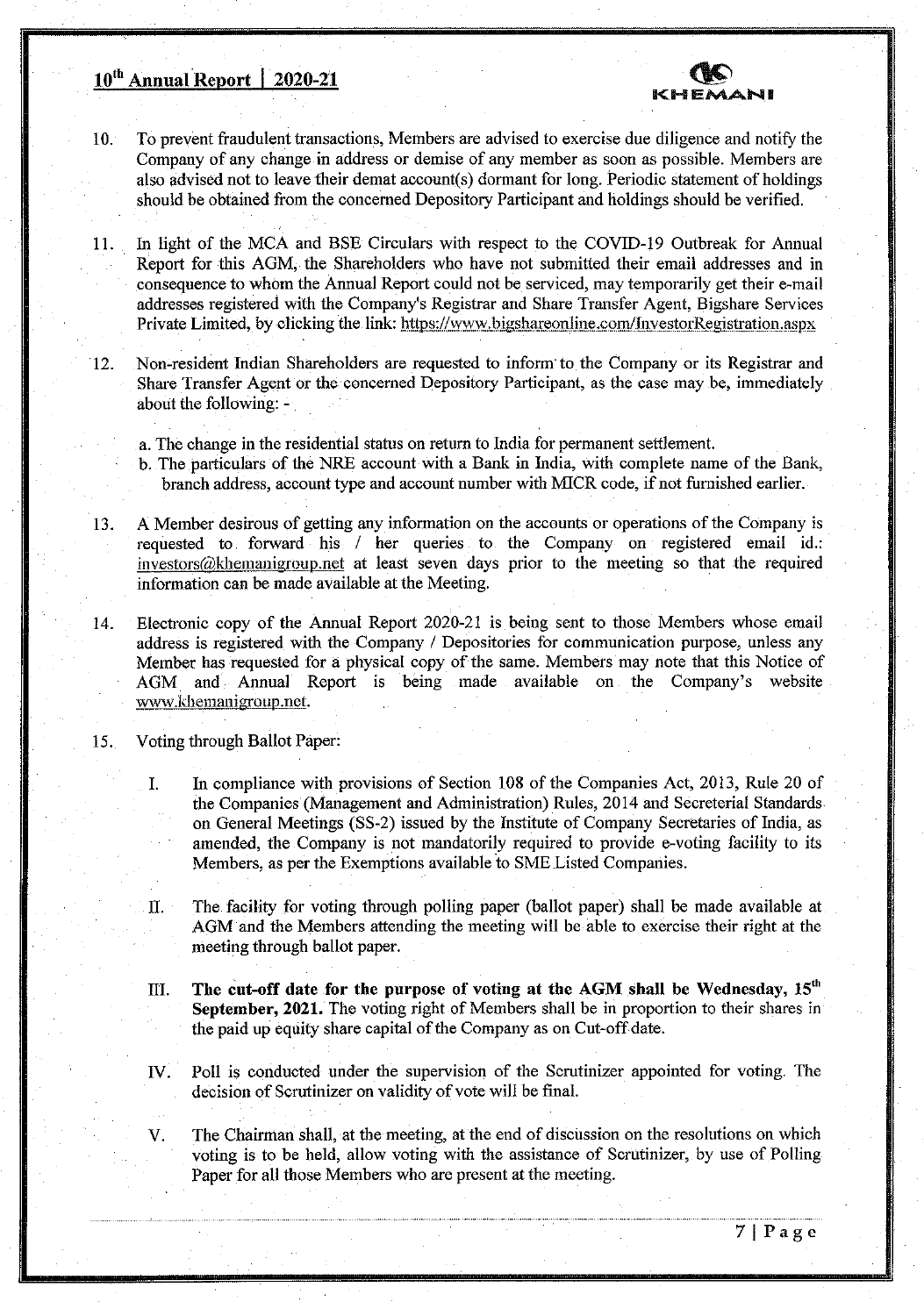# **10th Annual Report I 2020-21**



- VI. Once the vote on a resolution is cast by the member, he/she shall not be allowed to change it subsequently.
- 16. The Board of Directors of the Company has appointed Mr. Bhaveshkumar Rawal, Company Secretary in Practice, Surat as the Scrutinizer to conduct and provide voting and poll facility to the members at an AGM.
- 17. The Scrutinizer, after scrutinizing the votes cast at the meeting (through Poll), will, not later than forty-eight (48) hours of conclusion of the Meeting, make a Consolidated Scrutinizer's Report and submit the same to the Chairman or any other person authorized by him in writing who shall declare the result of the voting forthwith. The Results declared alongwith the Consolidated Scrutinizer's Report shall be placed on the website of the Company www, khemanigroup, net. The results shall also be immediately forwarded to the Stock Exchange where the shares of the Company are listed.
- 18. Queries proposed to be raised at the AGM may be sent to the Company at its registered office at least seven days prior to the date of AGM to enable the management to compile the relevant information for replying in the meeting.
- 19. All documents referred to in the accompanying notice shall be open for inspection at the Registered Office of the Company situated at Plot No. D/91-92, Laxminarayan Industrial Park, BRC Compound, Udhña, Bhestan Road, Surat-394210, Gujarat between 10:00 a.m. to 5:00 p.m. on all working days, except on holidays, up to and including the date of the Annual General Meeting of the Company.
- 20. The route map showing directions to reach the venue of the meeting is annexed.

#### **ANNEXURE TO NOTICE**

**Details of Directors seeking Appointment / Re-Appointment** pursuant to Regulation 36(3) of the **SEBI Listing Obligations and Disclosure Requirements) Regulations, 2015 and Secretarial Standard —2 on "General Meeting":** 

#### **Item** No. 2:

To appoint a Director in place of Mr. Vijaykumar Khemani, Chairman and Managing Director (DIN: 02227389), who retires by rotation pursuant to the Section 152(6) of Companies Act, 2013 and being eligible, offers himself for re-appointment.

| Name of the Director                  | Mr. Vijaykumar Khemani                     |
|---------------------------------------|--------------------------------------------|
| Director Identification Number (DIN)  | 02227389                                   |
| Designation / Category                | Chairman and Managing Director (Executive) |
| Age                                   | 74 Years                                   |
| Date of Appointment on the Board      | 06-01-2011                                 |
| Nationality                           | Indian                                     |
| No. of Board Meetings attended during | 7 <sub>of</sub> 7                          |
| the year 2020-21                      |                                            |
| Qualifications                        | <b>Higher Secondary</b>                    |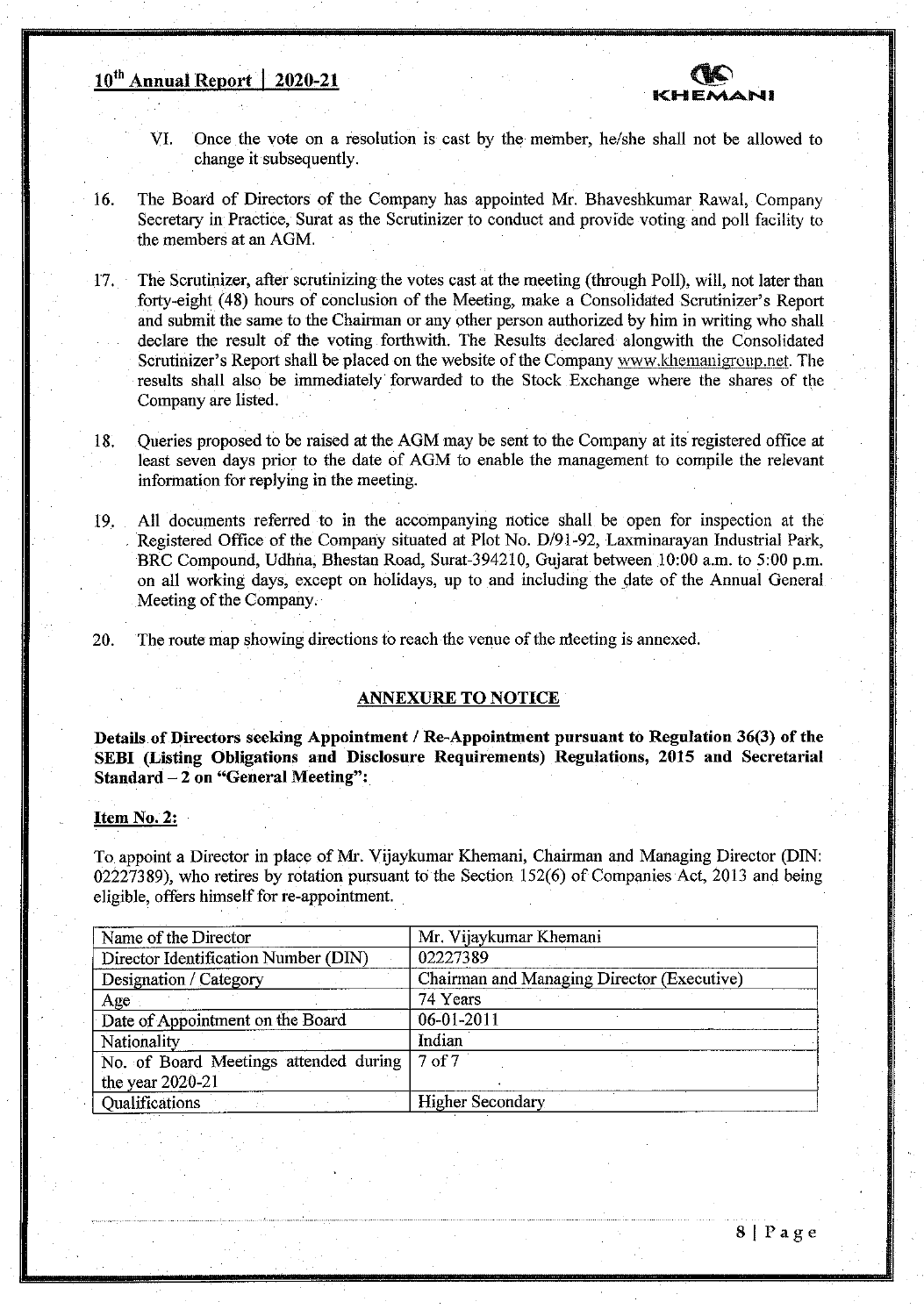# **<sup>10</sup>**" **Annual Report** I 2020-21



| specific functional area)<br>Board since Inception.<br>He has been appointed as Managing Director of the<br>Company w.e.f. 02-01-2016.<br>He has over 5 Decades of rich experience across<br>various Business. Under his Leadership, the entire<br>Khemani Group has grown from Scratch to what it<br>is Today.<br>Overall<br><b>Business</b><br>Strategy<br>and<br>Business Relations for our Company.<br>policy decisions of our Company.<br>handles daily Business Issues,<br>$\bullet$ He<br>Company Associations and recognizes Business<br>Opportunities.<br>Terms and conditions of appointment or<br>He is the Chairman and Managing Director of the<br>$\bullet$<br>re-appointment<br>Company.<br>He will be liable to retire by rotation.<br>$\bullet$<br>Remuneration terms will be applicable as per<br>Section 197 of Companies Act, 2013.<br>Rs. 1,80,000/-<br>Remuneration<br>Shareholding in the Company<br>47,94,000 Equity Shares (20.87%)<br>Directorship in the other Entities<br><b>BSAS</b> Infotech Limited<br>Tibbs Foods Private Limited<br>StepUp Arogyam India Private Limited<br>Membership<br>Chairmanship<br>Membership in:<br>in<br>$\pm$<br>Committees of the Company<br>Stakeholder Grievances Committee<br>$\bullet$<br>Corporate Social Responsibility Committee<br>in<br>Chairmanship<br>Membership<br>$\sqrt{ }$<br>Nil<br>Committees<br>(Other<br>than<br>Khemani<br>Distributors and Marketing Limited)<br>other Director(s),<br>Mr. Vijaykumar Khemani is the<br>Relationship<br>with<br>Manager and KMP<br>Director & CFO of the Company; and | Experience (including<br>Expertise in | He is the Pioneer of the Company and has been on<br>$\bullet$                                   |
|----------------------------------------------------------------------------------------------------------------------------------------------------------------------------------------------------------------------------------------------------------------------------------------------------------------------------------------------------------------------------------------------------------------------------------------------------------------------------------------------------------------------------------------------------------------------------------------------------------------------------------------------------------------------------------------------------------------------------------------------------------------------------------------------------------------------------------------------------------------------------------------------------------------------------------------------------------------------------------------------------------------------------------------------------------------------------------------------------------------------------------------------------------------------------------------------------------------------------------------------------------------------------------------------------------------------------------------------------------------------------------------------------------------------------------------------------------------------------------------------------------------------------------------------------------------------------------------|---------------------------------------|-------------------------------------------------------------------------------------------------|
|                                                                                                                                                                                                                                                                                                                                                                                                                                                                                                                                                                                                                                                                                                                                                                                                                                                                                                                                                                                                                                                                                                                                                                                                                                                                                                                                                                                                                                                                                                                                                                                        |                                       |                                                                                                 |
|                                                                                                                                                                                                                                                                                                                                                                                                                                                                                                                                                                                                                                                                                                                                                                                                                                                                                                                                                                                                                                                                                                                                                                                                                                                                                                                                                                                                                                                                                                                                                                                        |                                       |                                                                                                 |
|                                                                                                                                                                                                                                                                                                                                                                                                                                                                                                                                                                                                                                                                                                                                                                                                                                                                                                                                                                                                                                                                                                                                                                                                                                                                                                                                                                                                                                                                                                                                                                                        |                                       |                                                                                                 |
|                                                                                                                                                                                                                                                                                                                                                                                                                                                                                                                                                                                                                                                                                                                                                                                                                                                                                                                                                                                                                                                                                                                                                                                                                                                                                                                                                                                                                                                                                                                                                                                        |                                       |                                                                                                 |
|                                                                                                                                                                                                                                                                                                                                                                                                                                                                                                                                                                                                                                                                                                                                                                                                                                                                                                                                                                                                                                                                                                                                                                                                                                                                                                                                                                                                                                                                                                                                                                                        |                                       |                                                                                                 |
|                                                                                                                                                                                                                                                                                                                                                                                                                                                                                                                                                                                                                                                                                                                                                                                                                                                                                                                                                                                                                                                                                                                                                                                                                                                                                                                                                                                                                                                                                                                                                                                        |                                       |                                                                                                 |
|                                                                                                                                                                                                                                                                                                                                                                                                                                                                                                                                                                                                                                                                                                                                                                                                                                                                                                                                                                                                                                                                                                                                                                                                                                                                                                                                                                                                                                                                                                                                                                                        |                                       |                                                                                                 |
|                                                                                                                                                                                                                                                                                                                                                                                                                                                                                                                                                                                                                                                                                                                                                                                                                                                                                                                                                                                                                                                                                                                                                                                                                                                                                                                                                                                                                                                                                                                                                                                        |                                       |                                                                                                 |
|                                                                                                                                                                                                                                                                                                                                                                                                                                                                                                                                                                                                                                                                                                                                                                                                                                                                                                                                                                                                                                                                                                                                                                                                                                                                                                                                                                                                                                                                                                                                                                                        |                                       | He is the Guiding Force behind the Strategic                                                    |
|                                                                                                                                                                                                                                                                                                                                                                                                                                                                                                                                                                                                                                                                                                                                                                                                                                                                                                                                                                                                                                                                                                                                                                                                                                                                                                                                                                                                                                                                                                                                                                                        |                                       | Decisions of our Company and has been                                                           |
|                                                                                                                                                                                                                                                                                                                                                                                                                                                                                                                                                                                                                                                                                                                                                                                                                                                                                                                                                                                                                                                                                                                                                                                                                                                                                                                                                                                                                                                                                                                                                                                        |                                       | instrumental in Planning and Formulating the                                                    |
|                                                                                                                                                                                                                                                                                                                                                                                                                                                                                                                                                                                                                                                                                                                                                                                                                                                                                                                                                                                                                                                                                                                                                                                                                                                                                                                                                                                                                                                                                                                                                                                        |                                       | Developing                                                                                      |
|                                                                                                                                                                                                                                                                                                                                                                                                                                                                                                                                                                                                                                                                                                                                                                                                                                                                                                                                                                                                                                                                                                                                                                                                                                                                                                                                                                                                                                                                                                                                                                                        |                                       |                                                                                                 |
|                                                                                                                                                                                                                                                                                                                                                                                                                                                                                                                                                                                                                                                                                                                                                                                                                                                                                                                                                                                                                                                                                                                                                                                                                                                                                                                                                                                                                                                                                                                                                                                        |                                       | • He plays an instrumental role in taking major                                                 |
|                                                                                                                                                                                                                                                                                                                                                                                                                                                                                                                                                                                                                                                                                                                                                                                                                                                                                                                                                                                                                                                                                                                                                                                                                                                                                                                                                                                                                                                                                                                                                                                        |                                       |                                                                                                 |
|                                                                                                                                                                                                                                                                                                                                                                                                                                                                                                                                                                                                                                                                                                                                                                                                                                                                                                                                                                                                                                                                                                                                                                                                                                                                                                                                                                                                                                                                                                                                                                                        |                                       | manage                                                                                          |
|                                                                                                                                                                                                                                                                                                                                                                                                                                                                                                                                                                                                                                                                                                                                                                                                                                                                                                                                                                                                                                                                                                                                                                                                                                                                                                                                                                                                                                                                                                                                                                                        |                                       |                                                                                                 |
|                                                                                                                                                                                                                                                                                                                                                                                                                                                                                                                                                                                                                                                                                                                                                                                                                                                                                                                                                                                                                                                                                                                                                                                                                                                                                                                                                                                                                                                                                                                                                                                        |                                       |                                                                                                 |
|                                                                                                                                                                                                                                                                                                                                                                                                                                                                                                                                                                                                                                                                                                                                                                                                                                                                                                                                                                                                                                                                                                                                                                                                                                                                                                                                                                                                                                                                                                                                                                                        |                                       |                                                                                                 |
|                                                                                                                                                                                                                                                                                                                                                                                                                                                                                                                                                                                                                                                                                                                                                                                                                                                                                                                                                                                                                                                                                                                                                                                                                                                                                                                                                                                                                                                                                                                                                                                        |                                       |                                                                                                 |
|                                                                                                                                                                                                                                                                                                                                                                                                                                                                                                                                                                                                                                                                                                                                                                                                                                                                                                                                                                                                                                                                                                                                                                                                                                                                                                                                                                                                                                                                                                                                                                                        |                                       |                                                                                                 |
|                                                                                                                                                                                                                                                                                                                                                                                                                                                                                                                                                                                                                                                                                                                                                                                                                                                                                                                                                                                                                                                                                                                                                                                                                                                                                                                                                                                                                                                                                                                                                                                        |                                       |                                                                                                 |
|                                                                                                                                                                                                                                                                                                                                                                                                                                                                                                                                                                                                                                                                                                                                                                                                                                                                                                                                                                                                                                                                                                                                                                                                                                                                                                                                                                                                                                                                                                                                                                                        |                                       |                                                                                                 |
|                                                                                                                                                                                                                                                                                                                                                                                                                                                                                                                                                                                                                                                                                                                                                                                                                                                                                                                                                                                                                                                                                                                                                                                                                                                                                                                                                                                                                                                                                                                                                                                        |                                       |                                                                                                 |
|                                                                                                                                                                                                                                                                                                                                                                                                                                                                                                                                                                                                                                                                                                                                                                                                                                                                                                                                                                                                                                                                                                                                                                                                                                                                                                                                                                                                                                                                                                                                                                                        |                                       |                                                                                                 |
|                                                                                                                                                                                                                                                                                                                                                                                                                                                                                                                                                                                                                                                                                                                                                                                                                                                                                                                                                                                                                                                                                                                                                                                                                                                                                                                                                                                                                                                                                                                                                                                        |                                       |                                                                                                 |
|                                                                                                                                                                                                                                                                                                                                                                                                                                                                                                                                                                                                                                                                                                                                                                                                                                                                                                                                                                                                                                                                                                                                                                                                                                                                                                                                                                                                                                                                                                                                                                                        |                                       |                                                                                                 |
|                                                                                                                                                                                                                                                                                                                                                                                                                                                                                                                                                                                                                                                                                                                                                                                                                                                                                                                                                                                                                                                                                                                                                                                                                                                                                                                                                                                                                                                                                                                                                                                        |                                       |                                                                                                 |
|                                                                                                                                                                                                                                                                                                                                                                                                                                                                                                                                                                                                                                                                                                                                                                                                                                                                                                                                                                                                                                                                                                                                                                                                                                                                                                                                                                                                                                                                                                                                                                                        |                                       |                                                                                                 |
|                                                                                                                                                                                                                                                                                                                                                                                                                                                                                                                                                                                                                                                                                                                                                                                                                                                                                                                                                                                                                                                                                                                                                                                                                                                                                                                                                                                                                                                                                                                                                                                        |                                       |                                                                                                 |
|                                                                                                                                                                                                                                                                                                                                                                                                                                                                                                                                                                                                                                                                                                                                                                                                                                                                                                                                                                                                                                                                                                                                                                                                                                                                                                                                                                                                                                                                                                                                                                                        |                                       |                                                                                                 |
|                                                                                                                                                                                                                                                                                                                                                                                                                                                                                                                                                                                                                                                                                                                                                                                                                                                                                                                                                                                                                                                                                                                                                                                                                                                                                                                                                                                                                                                                                                                                                                                        |                                       |                                                                                                 |
|                                                                                                                                                                                                                                                                                                                                                                                                                                                                                                                                                                                                                                                                                                                                                                                                                                                                                                                                                                                                                                                                                                                                                                                                                                                                                                                                                                                                                                                                                                                                                                                        |                                       |                                                                                                 |
|                                                                                                                                                                                                                                                                                                                                                                                                                                                                                                                                                                                                                                                                                                                                                                                                                                                                                                                                                                                                                                                                                                                                                                                                                                                                                                                                                                                                                                                                                                                                                                                        |                                       |                                                                                                 |
|                                                                                                                                                                                                                                                                                                                                                                                                                                                                                                                                                                                                                                                                                                                                                                                                                                                                                                                                                                                                                                                                                                                                                                                                                                                                                                                                                                                                                                                                                                                                                                                        |                                       |                                                                                                 |
|                                                                                                                                                                                                                                                                                                                                                                                                                                                                                                                                                                                                                                                                                                                                                                                                                                                                                                                                                                                                                                                                                                                                                                                                                                                                                                                                                                                                                                                                                                                                                                                        |                                       |                                                                                                 |
|                                                                                                                                                                                                                                                                                                                                                                                                                                                                                                                                                                                                                                                                                                                                                                                                                                                                                                                                                                                                                                                                                                                                                                                                                                                                                                                                                                                                                                                                                                                                                                                        |                                       |                                                                                                 |
|                                                                                                                                                                                                                                                                                                                                                                                                                                                                                                                                                                                                                                                                                                                                                                                                                                                                                                                                                                                                                                                                                                                                                                                                                                                                                                                                                                                                                                                                                                                                                                                        |                                       |                                                                                                 |
| Non-Executive Director of the Company.                                                                                                                                                                                                                                                                                                                                                                                                                                                                                                                                                                                                                                                                                                                                                                                                                                                                                                                                                                                                                                                                                                                                                                                                                                                                                                                                                                                                                                                                                                                                                 |                                       |                                                                                                 |
|                                                                                                                                                                                                                                                                                                                                                                                                                                                                                                                                                                                                                                                                                                                                                                                                                                                                                                                                                                                                                                                                                                                                                                                                                                                                                                                                                                                                                                                                                                                                                                                        |                                       | Father of Mr. Amitkumar Khemani, Whole Time<br>Father-in-Law<br>Mrs.<br>Anupa<br>Khemani,<br>of |

# **EXPLANATORY STATEMENT**

**In terms of Regulation 36(5) of the Listing Regulations** 

## **Item** No. 3:

At the  $5<sup>th</sup>$  Annual General Meeting (AGM) of the Company held on  $28<sup>th</sup>$  September, 2016, the Shareholders had approved the appointment of C.P. Jaria & Co., Chartered Accountants, Surat (FRN: 104058W) as Statutory Auditors of the Company, to hold office till the conclusion of the 10<sup>th</sup> AGM.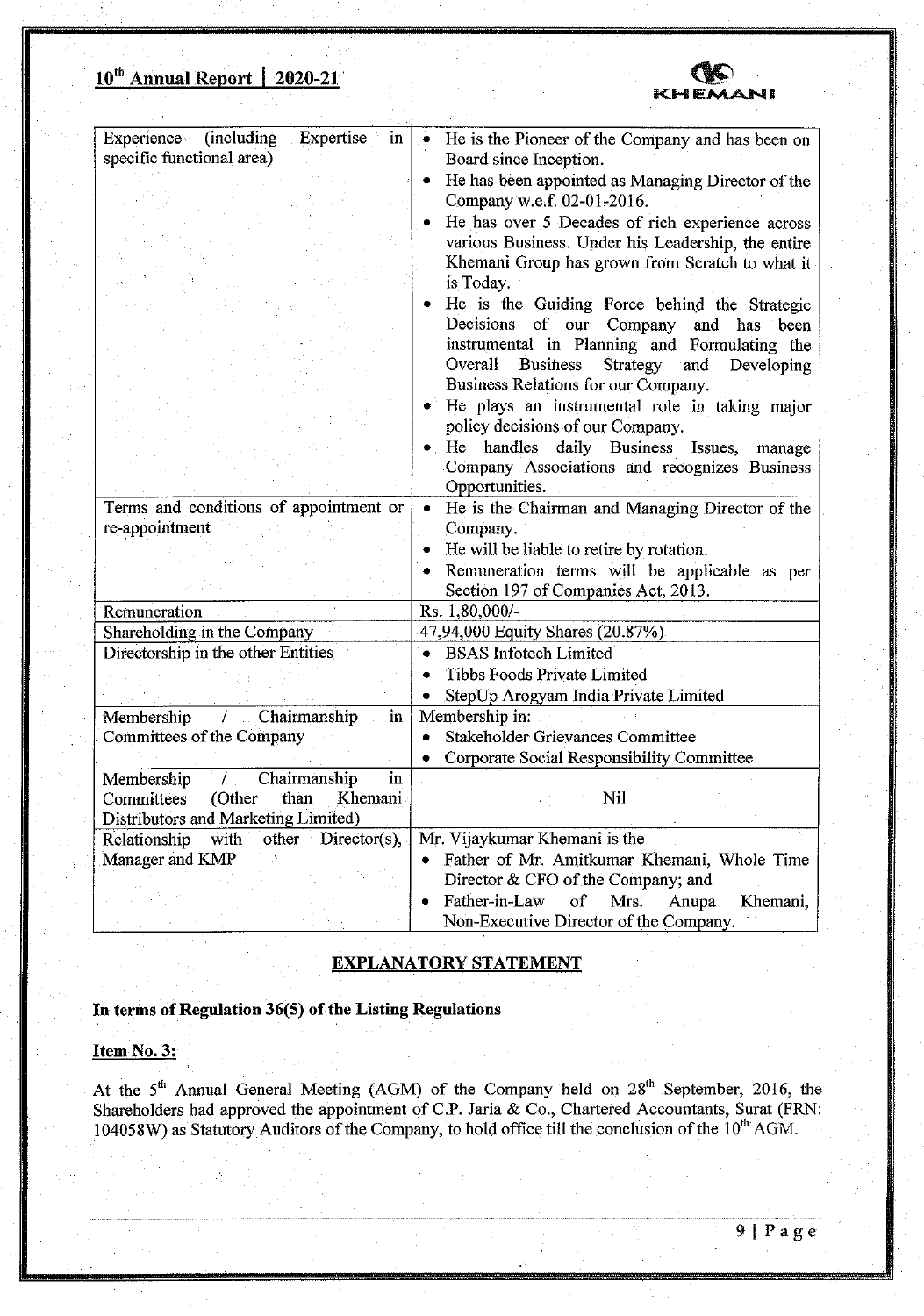# **10th Annual Report** I 2020-21



By Order of the Board of Directors

ACS: 48695

بللميال

As the term of C.P. Jaria & Co., Chartered Accountants, Surat is getting expire at this  $10^{th}$  AGM, the Board of Directors at their meeting held on  $25<sup>th</sup>$  August, 2021, based on recommendations of the Nomination and Remuneration Committee and approval of Audit Committee, have approved the Appointment of B Chordia & Co., Chartered Accountants, Surat (Firm Registration Number 121083W), as the Statutory Auditors of the Company for a term of 5 (five) years i.e. from the conclusion of this AGM till the conclusion of  $15<sup>th</sup>$  AGM. The re-appointment is subject to approval of the shareholders of the Company.

In accordance with the provisions of Sections 139, 141 and other applicable provisions, if any, of the Companies Act, 2013 read with the Companies (Audit and Auditors) Rules, 2014 and the Securities and Exchange Board of India (Listing Obligations and Disclosure Requirements) Regulations, 2015, B Chordia & Co., Chartered Accountants, have provided their consent and eligibility certificate to that effect that, their appointment, if made, would be in compliance with the applicable laws

The remuneration to be paid to Statutory Auditors during their term shall be mutually agreed between the Board of Directors and Statutory Auditors, from time to time.

98 S **EMANJ UTORS AND MARKETING LIMITED**   $\mathscr{D}(\mathbb{Z})=\mathbb{Z}$ Place: Surat<br>Date: 25-08-2021 **RAT**<br> **RAT**<br> **RAT**<br> **RAT**<br> **RAT**<br> **RAT**<br> **RAT**<br> **RAT**<br> **RATIFICITY**<br> **RATIFICITY**<br> **RATIFICITY**<br> **RATIFICITY**<br> **RATIFICITY**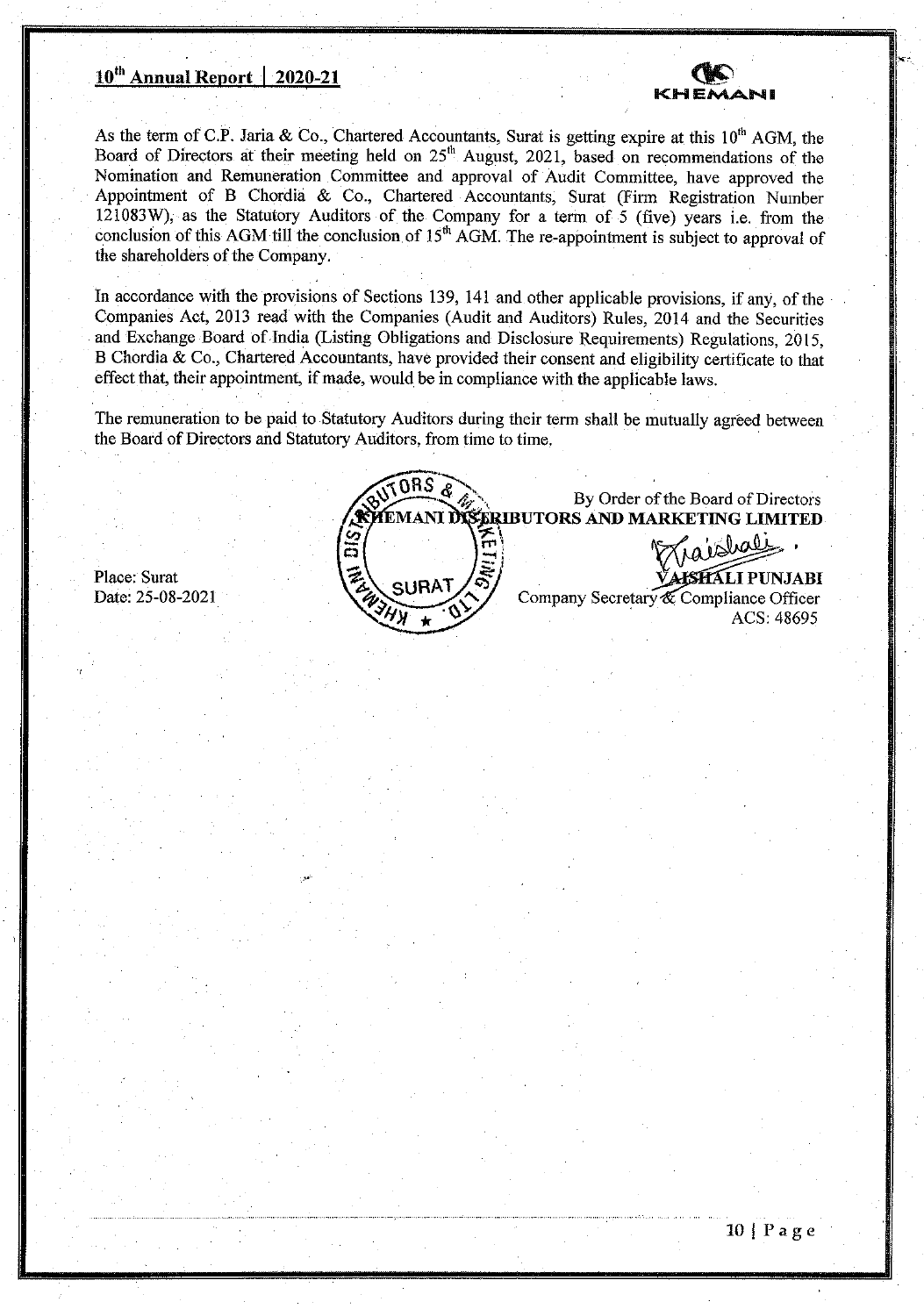

## **KHEMANI DISTRIBUTORS AND MARKETING LIMITED • CIN:** L74300GJ201 1PLC063520

Reg. Office: Plot No. D/91-92, Laxminarayan Industrial Park, BRC Compound, Udhana, Bhestan

Road, Surat-3 94210, Gujarat

Email: investors@khemanigroup.net Website: www.khemanigroup.net • Contact: +91-97377478881+91-7818081234

## **ATTENDANCE SLIP**

[Duly filled Attendance Slip to be submitted at the Entrance of the Meeting Hail]

| Name of the Registered Shareholder                                                     |  |
|----------------------------------------------------------------------------------------|--|
| DP. Id. / Client Id. / Folio No.                                                       |  |
| Name of Proxy [To be filled in if the Proxy<br>attends the AGM instead of Shareholder] |  |
| No. of Shares held                                                                     |  |

I certify that I am a Registered Shareholder / Proxy for the Registered Shareholder of the Company.

I hereby record my presence at the 10<sup>th</sup> Annual General Meeting of the Company being held at the Registered Office of the Company on Wednesday, the  $22<sup>nd</sup>$  September, 2021 at 3:00 p.m.

• Name of Shareholder *I* Proxy:

• Signature of Shareholder *I* Proxy: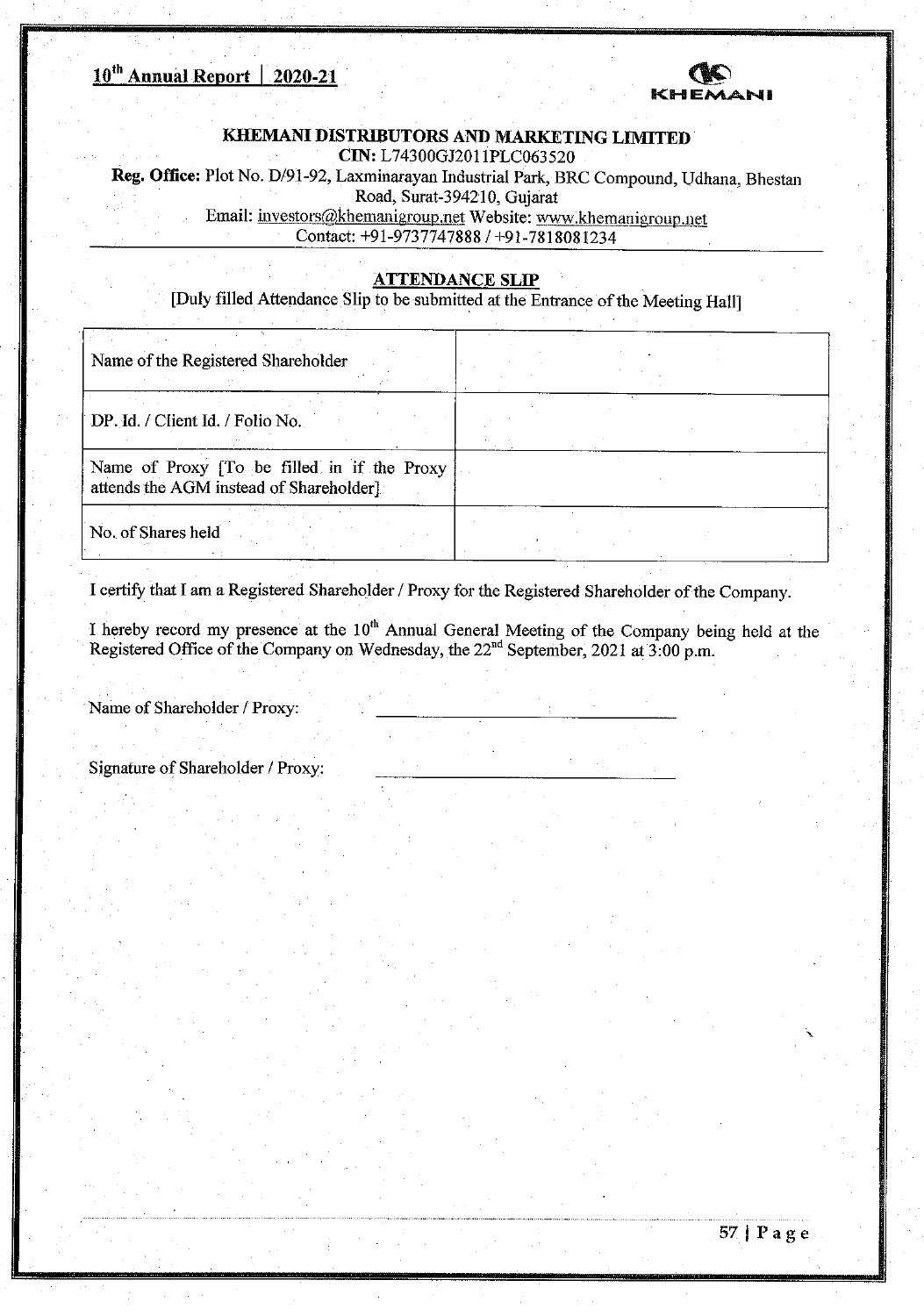

#### **KHEMANI DISTRIBUTORS AND MARKETING LIMITED CIN:** L74300GJ201 1PLC063520

Reg. Office: Plot No. D/9 1-92, Laxminarayan Industrial Park, BRC Compound, Udhna, Bhestan Road,

Surat-394210, Gujarat

Email: investors@khemanigroup.net Website: www.khemanigroup.net

Contact: +91-9737747888 / +91-7818081234

## FORM NO. MGT-11

PROXY FORM

*[Pursuant to section 105(6) of the Companies Act, 2013 and rule 19(3) of the Companies (Management and Administration) Rules, 2014]* 

| Name of Member(s)                |  |  |
|----------------------------------|--|--|
| Registered Address               |  |  |
| E-Mail Id                        |  |  |
| DP. Id. / Client Id. / Folio No. |  |  |

I / We, being the Member of Shares of the above named Company, hereby appoint.

| $-1.$ | Name           |  |  |  |                      |
|-------|----------------|--|--|--|----------------------|
|       | <b>Address</b> |  |  |  |                      |
|       | E-mail Id      |  |  |  |                      |
|       | Signature      |  |  |  | or failing him / her |

| . . | Name      |                   |  | -----                |
|-----|-----------|-------------------|--|----------------------|
|     | Address   |                   |  |                      |
|     | E-mail Id |                   |  |                      |
|     | Signature | ----------------- |  | or failing him / her |

| Name      |  |  |  |                      |
|-----------|--|--|--|----------------------|
| Address   |  |  |  |                      |
| E-mail Id |  |  |  |                      |
| Signature |  |  |  | or failing him / her |

as my / our Proxy to attend and vote for me / us and on my / our behalf at the  $10<sup>th</sup>$  AGM of the Company to be held on Wednesday, the 22<sup>nd</sup> September, 2021 at 3:00 p.m. at the Registered Office of the Company situated at Plot No. D/91-92, Laxminarayan Industrial Park, BRC Compound, Udhana, Bhestan Road, Surat-394210, Gujarat and at any adjournment thereof in respect of Resolutions indicated below:

| <b>Resolution No.</b>    | <b>Resolutions</b>                                                                                 |                         |
|--------------------------|----------------------------------------------------------------------------------------------------|-------------------------|
| <b>Ordinary Business</b> |                                                                                                    | Affix a Rs.             |
|                          | Adoption of Financial Statements and Report of Board of Directors.                                 | 1/-                     |
|                          | Appointment of Mr. Vijaykumar Khemani as a Director liable to retire<br>by rotation.               | Revenue<br><b>Stamp</b> |
|                          | Appointment of B Chordia & Co., Chartered Accountants, as the<br>Statutory Auditors of the Company |                         |

Signed this day of 2021.

Signature of Shareholder: Signature of Proxy:

#### **NOTE:**

I

The proxy form duly stamped, completed and signed must be deposited at the Registered Office of the Company not less than 48 hours before the time for holding of the aforesaid meeting. The Proxy need not be a member of the Company.

 $58$  | Page